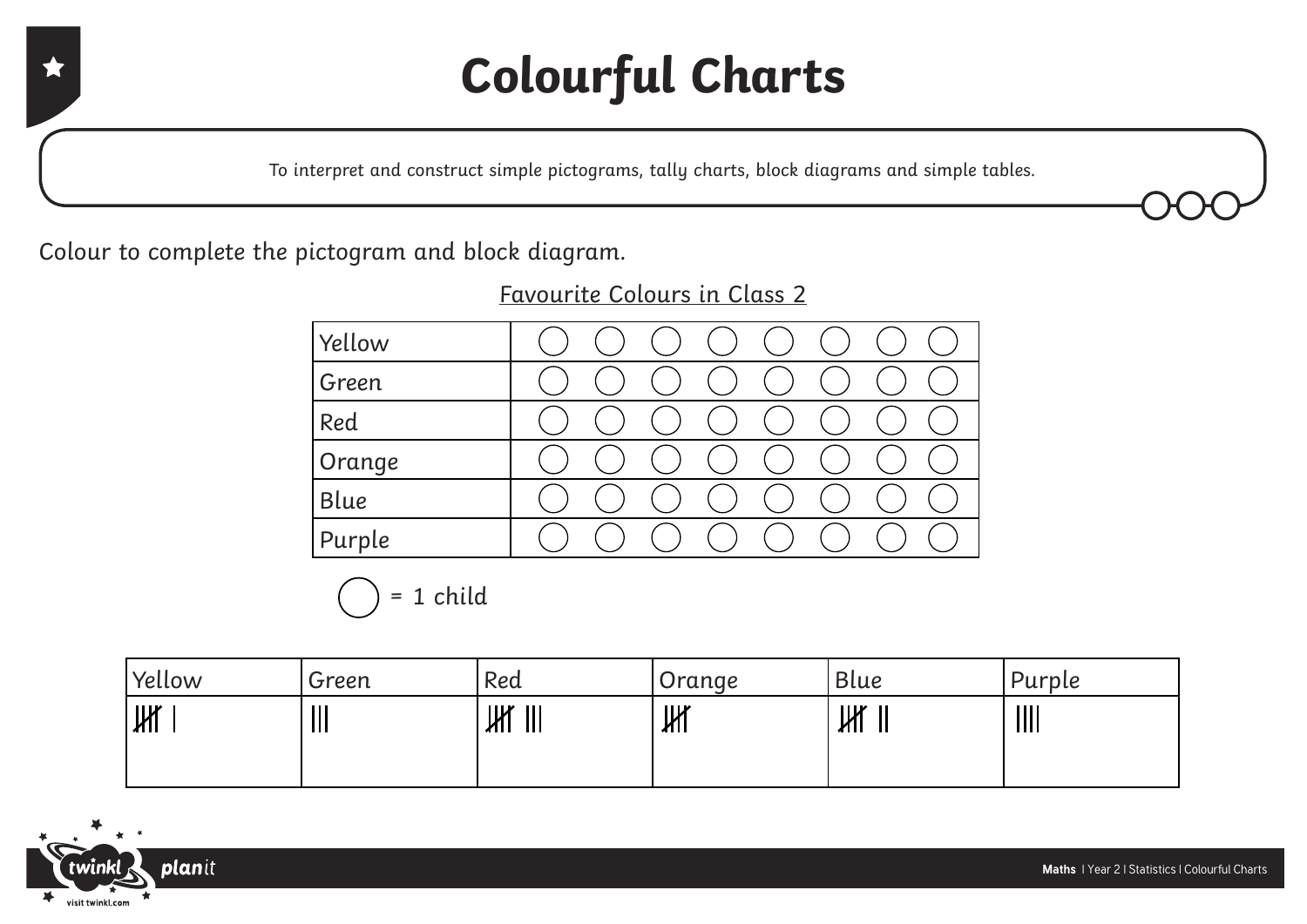#### Favourite Colours in Class 2



visit twinkl.com

**Maths** | Year 2 | Statistics | Colourful Charts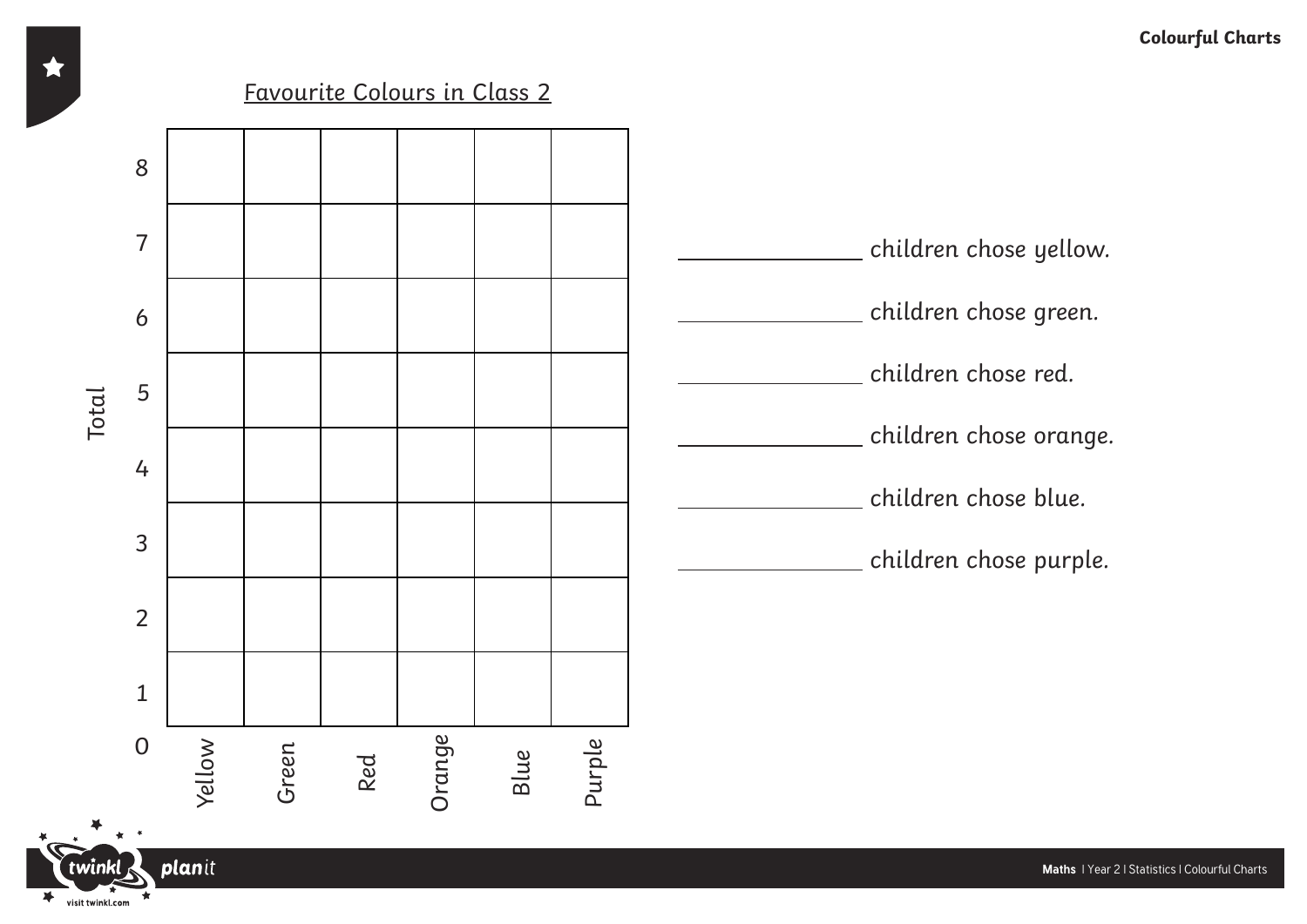#### Colourful Charts **Answers**

Favourite Colours in Class 2





**6** children chose yellow.

- **3** children chose green.
- **8** children chose red.
- **5** children chose orange.
- **7** children chose blue.
- **4** children chose purple.

visit twinkl.com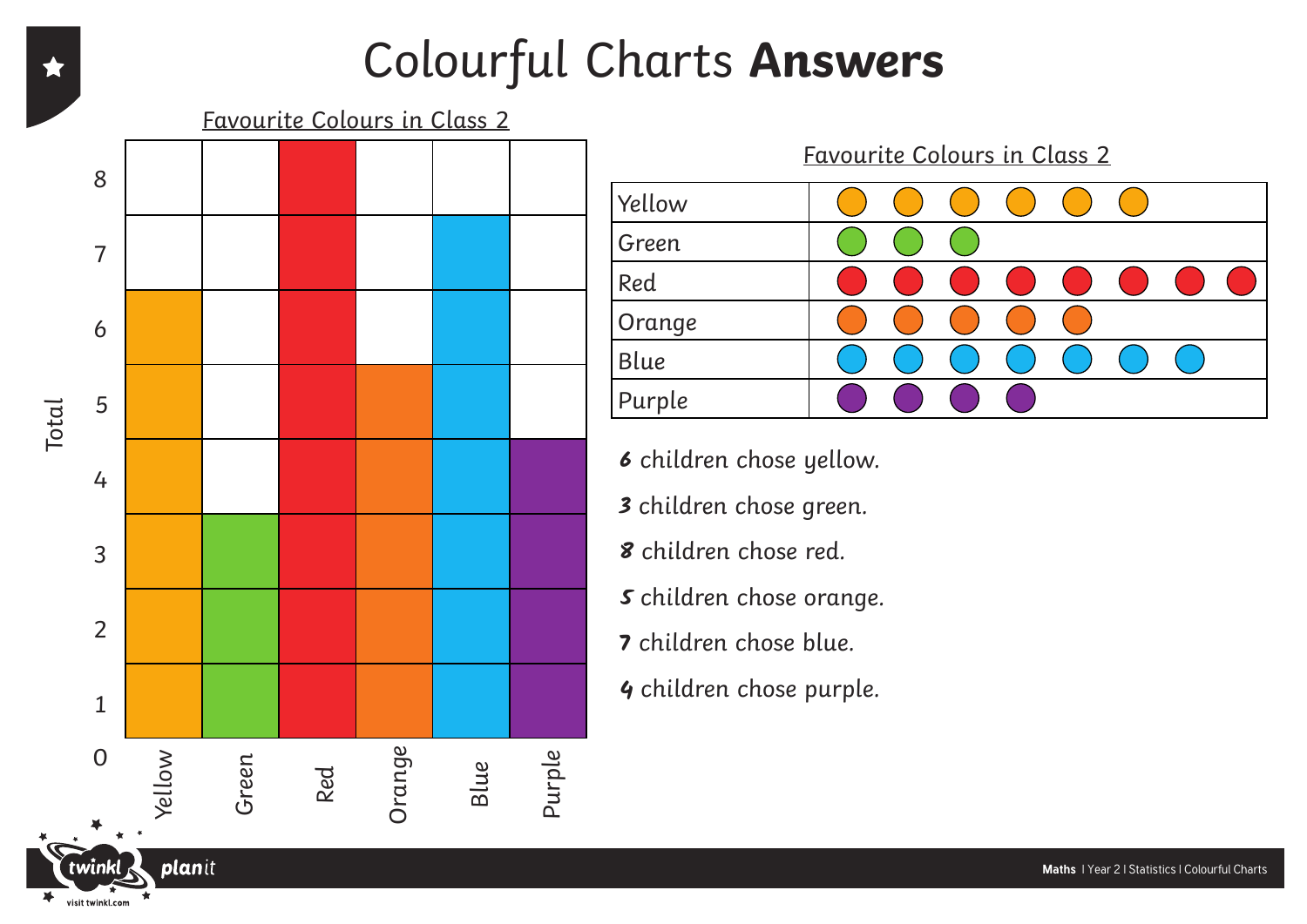

# **Colourful Charts**

To interpret and construct simple pictograms, tally charts, block diagrams and simple tables.

Colour to complete the pictogram and block diagram.

Yellow Green Red Orange Blue Purple

Favourite Colours in Class 2

= 2 children

| Yellow                                     | Green  | Red                                  | Orange | Blue | Purple                                 |
|--------------------------------------------|--------|--------------------------------------|--------|------|----------------------------------------|
| Ж<br>$\begin{array}{c} \hline \end{array}$ | Ж<br>Ж | Ж<br>$\parallel \parallel \parallel$ | Ж<br>Ш | Ж    | $\mathbb H$<br>$\parallel$ $\parallel$ |
|                                            |        |                                      |        |      |                                        |

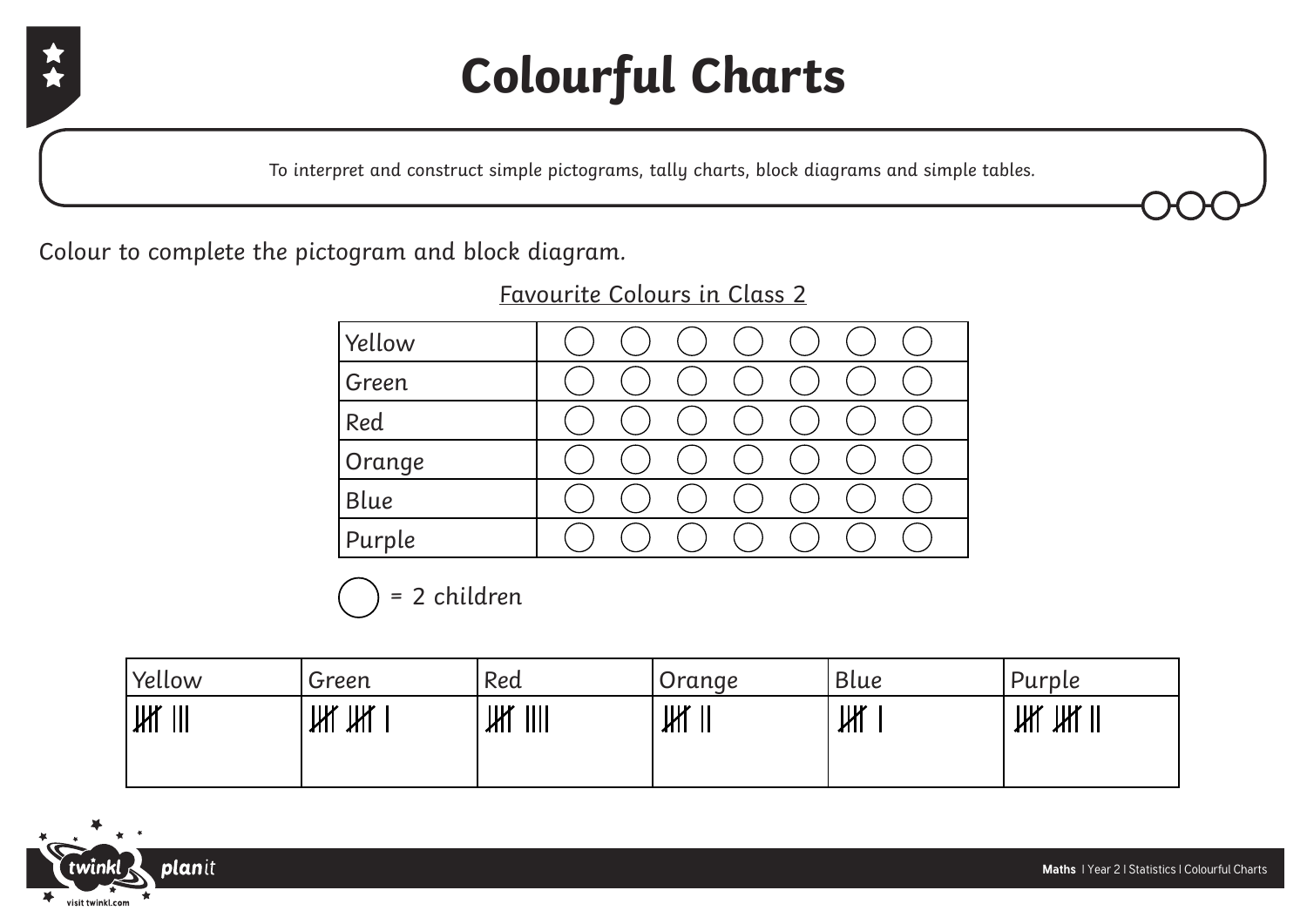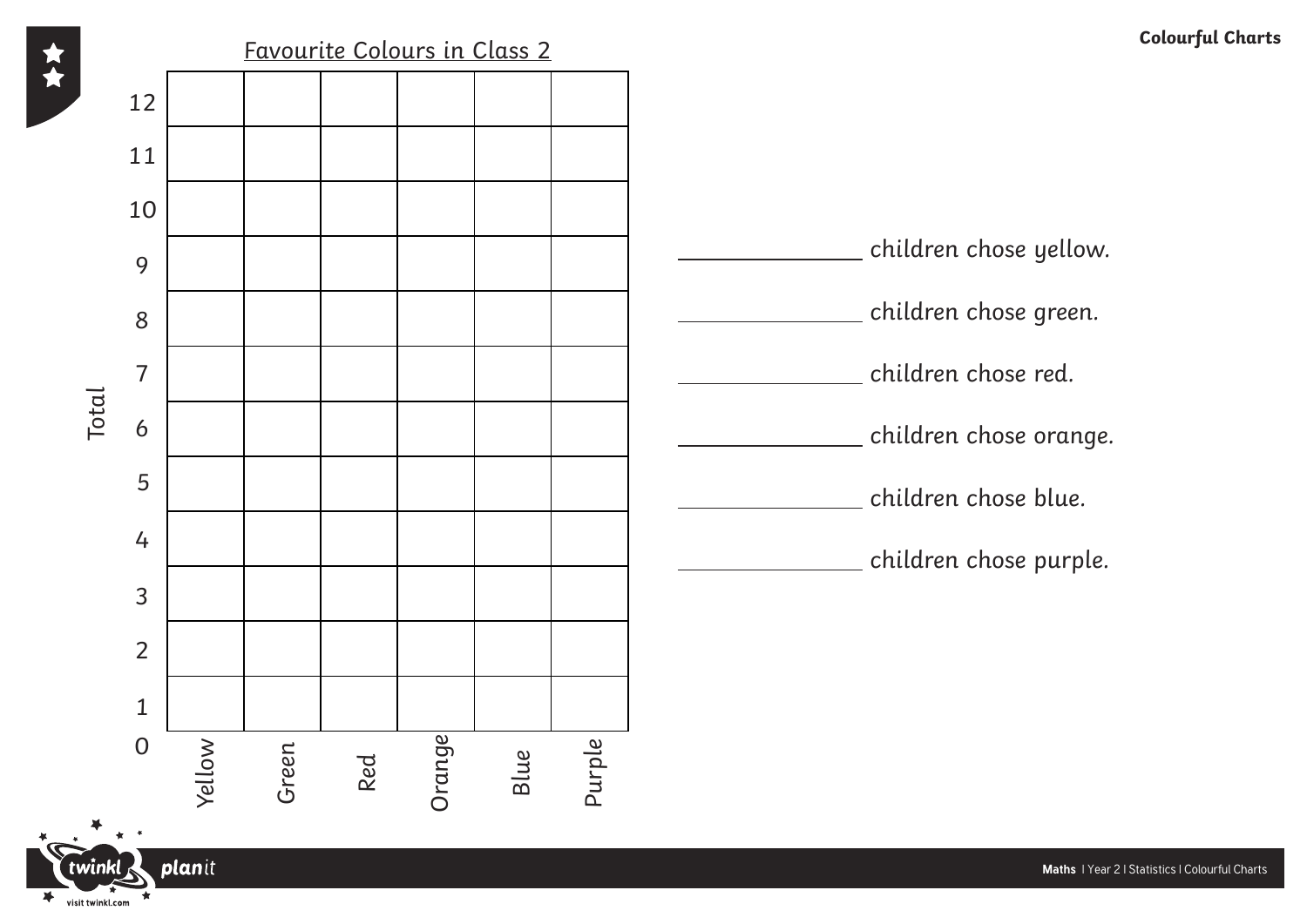

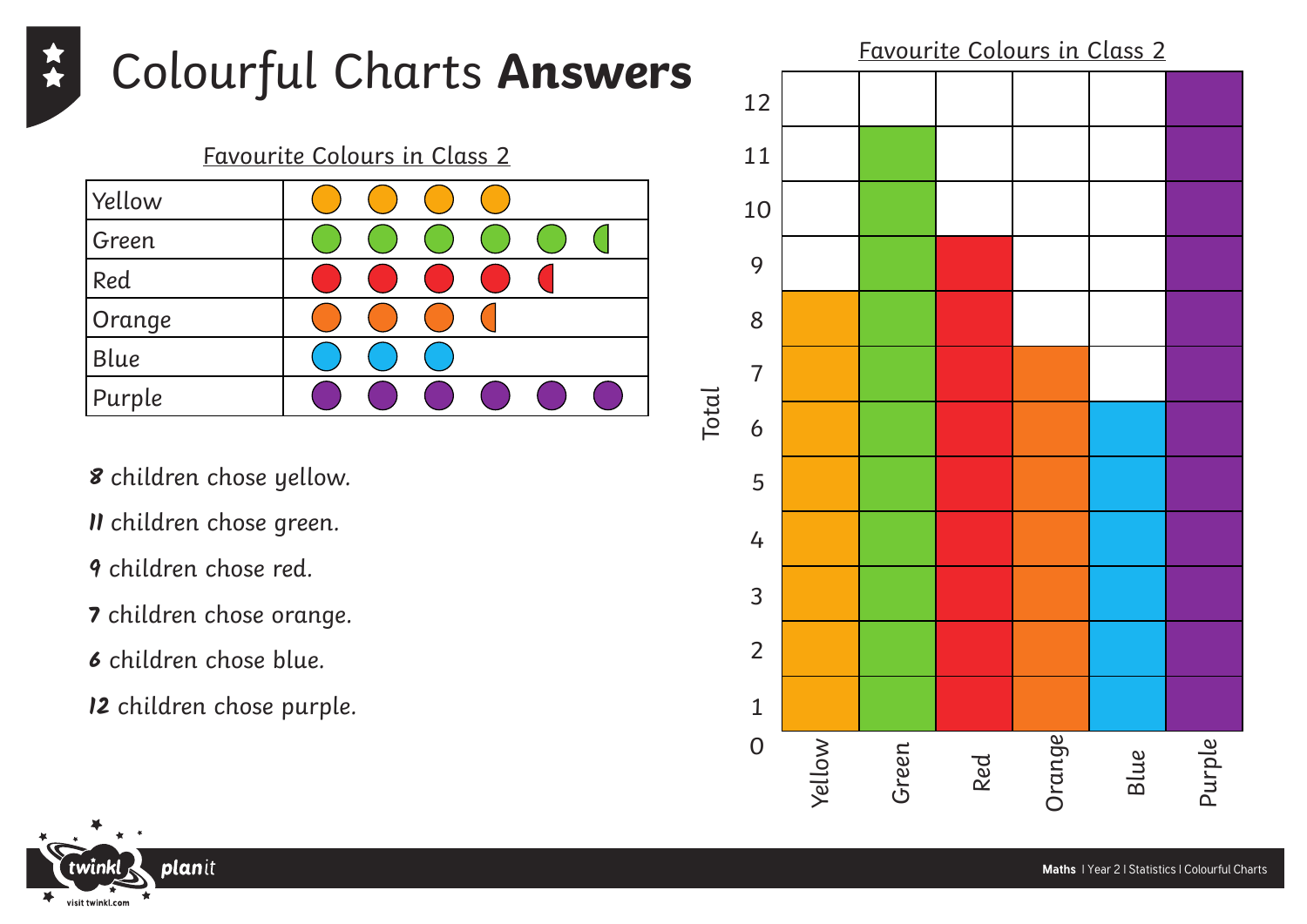

# **Colourful Charts**

To interpret and construct simple pictograms, tally charts, block diagrams and simple tables.

Colour to complete the pictogram and block diagram.

#### Favourite Colours in Class 2

| Yellow |  |  |  |  |
|--------|--|--|--|--|
| Green  |  |  |  |  |
| Red    |  |  |  |  |
| Orange |  |  |  |  |
| Blue   |  |  |  |  |
| Purple |  |  |  |  |
| Pink   |  |  |  |  |

#### = 5 children

| Yellow | Green        | Red | Orange | Blue                              | Purple | Pink                                       |
|--------|--------------|-----|--------|-----------------------------------|--------|--------------------------------------------|
| Ж<br>Ж | Ж<br>Ж<br>Ж۲ | Ж   | Ж      | Ж<br>Ж<br>Ж<br>$\mathcal{H}$<br>Ж | Ж<br>Ж | Ж<br>Ж<br>Ж<br>Жľ<br>Ж<br>$$\mathsf{III}$$ |

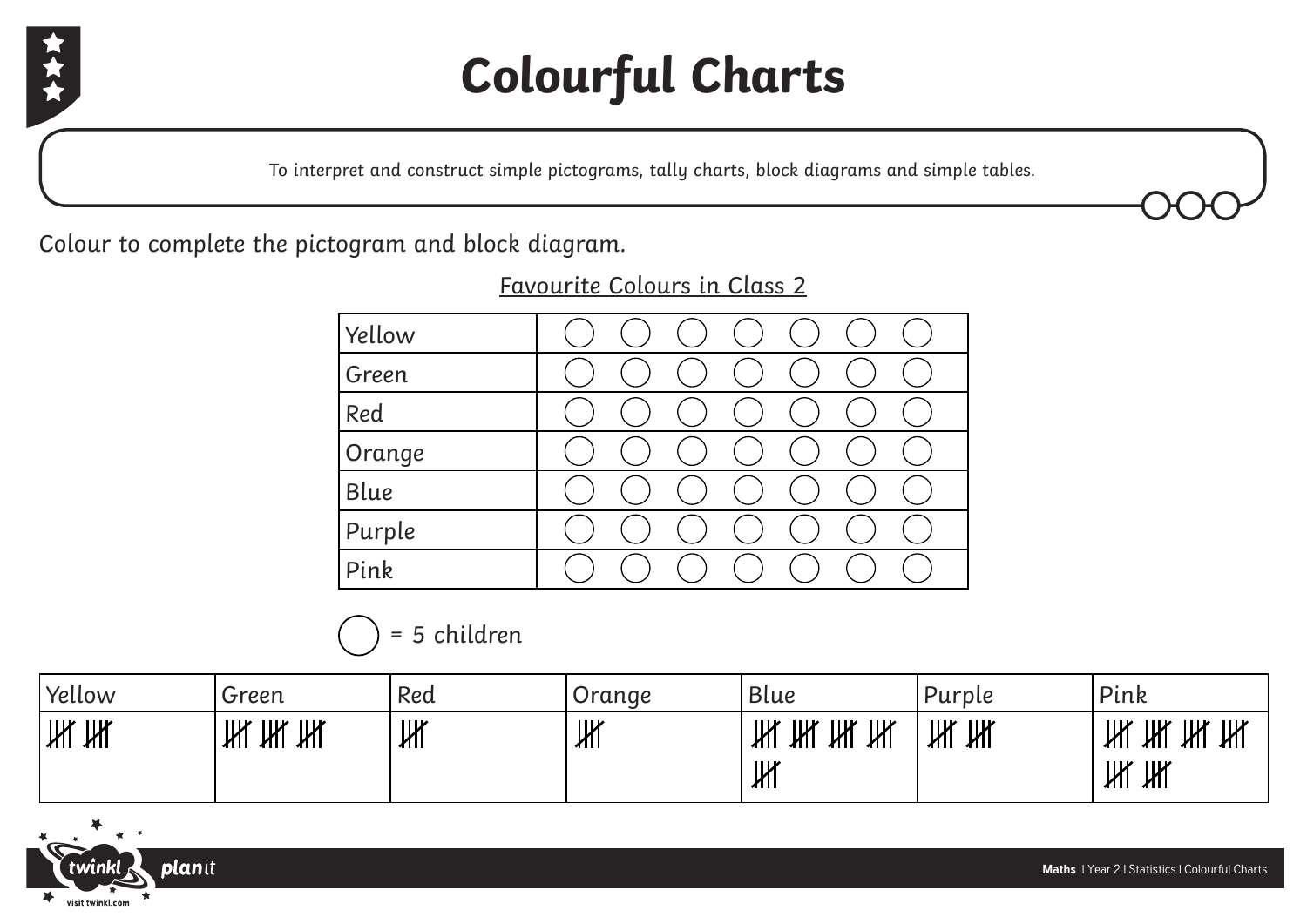

**plan**it